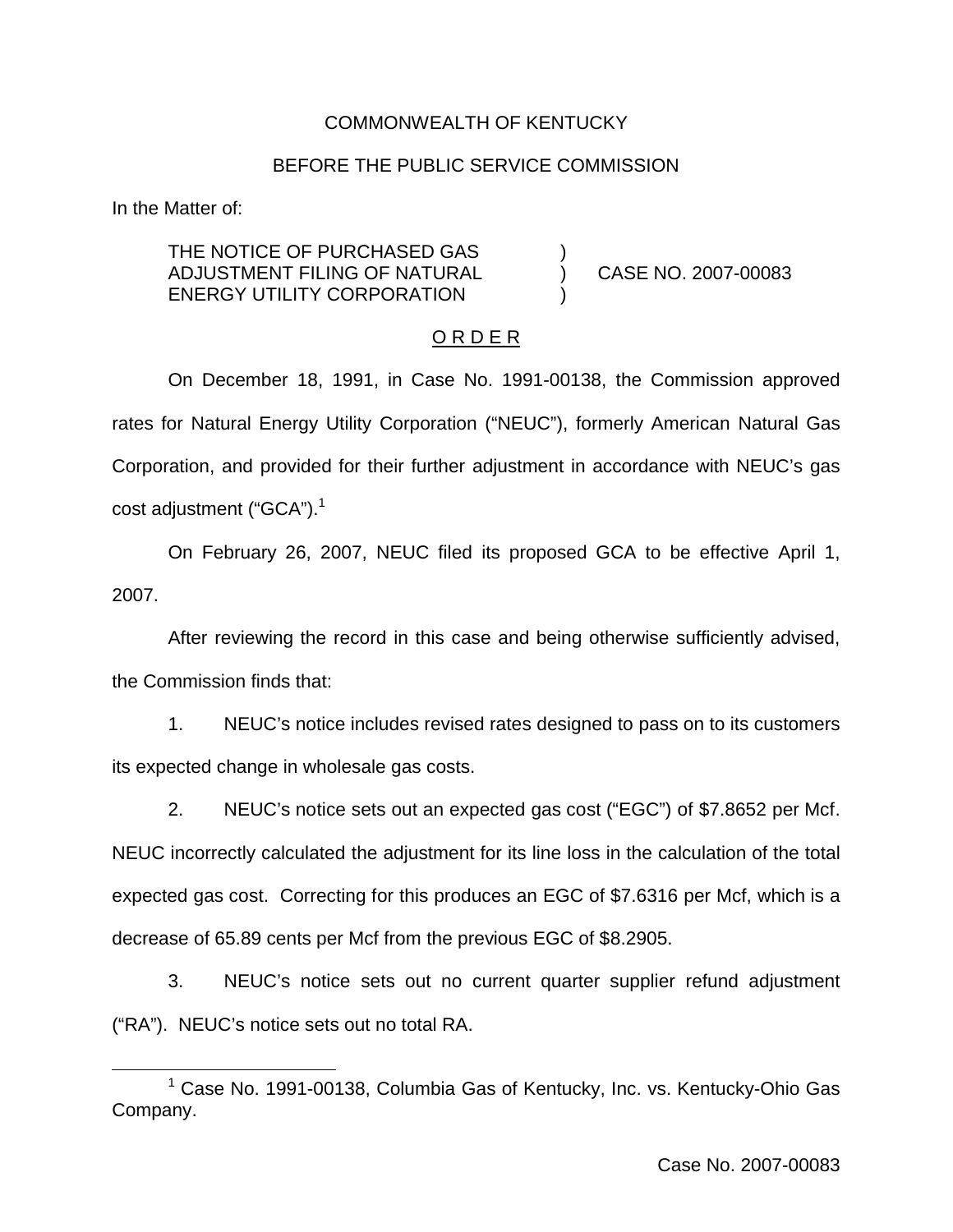4. NEUC's notice sets out a current quarter actual adjustment ("AA") of 30.58 cents per Mcf. NEUC incorrectly used its gas cost adjustment ("GCA") rather than its EGC in calculating its monthly cost difference. Correcting for this produces a current quarter AA of 19.99 cents per Mcf, NEUC's total AA is (96.07) cents per Mcf, which is a decrease of 37.61 cents per Mcf from the previous total AA.

5. NEUC's GCA is \$6.6709 per Mcf, which is a decrease of \$1.0350 per Mcf from the previous GCA of \$7.7059.

6. The rates in the Appendix to this Order are fair, just, and reasonable, and should be approved for billing for service rendered by NEUC on and after April 1, 2007.

IT IS THEREFORE ORDERED that:

1. The rates proposed by NEUC are denied.

2. The rates in the Appendix, attached hereto and incorporated herein, are approved for billing for service rendered on and after April 1, 2007.

3. Within 20 days of the date of this Order, NEUC shall file with the Commission its revised tariff sheets setting out the rates authorized herein.

Done at Frankfort, Kentucky, this 27<sup>th</sup> day of March, 2007.

By the Commission

ATTEST:

**Executive Director**